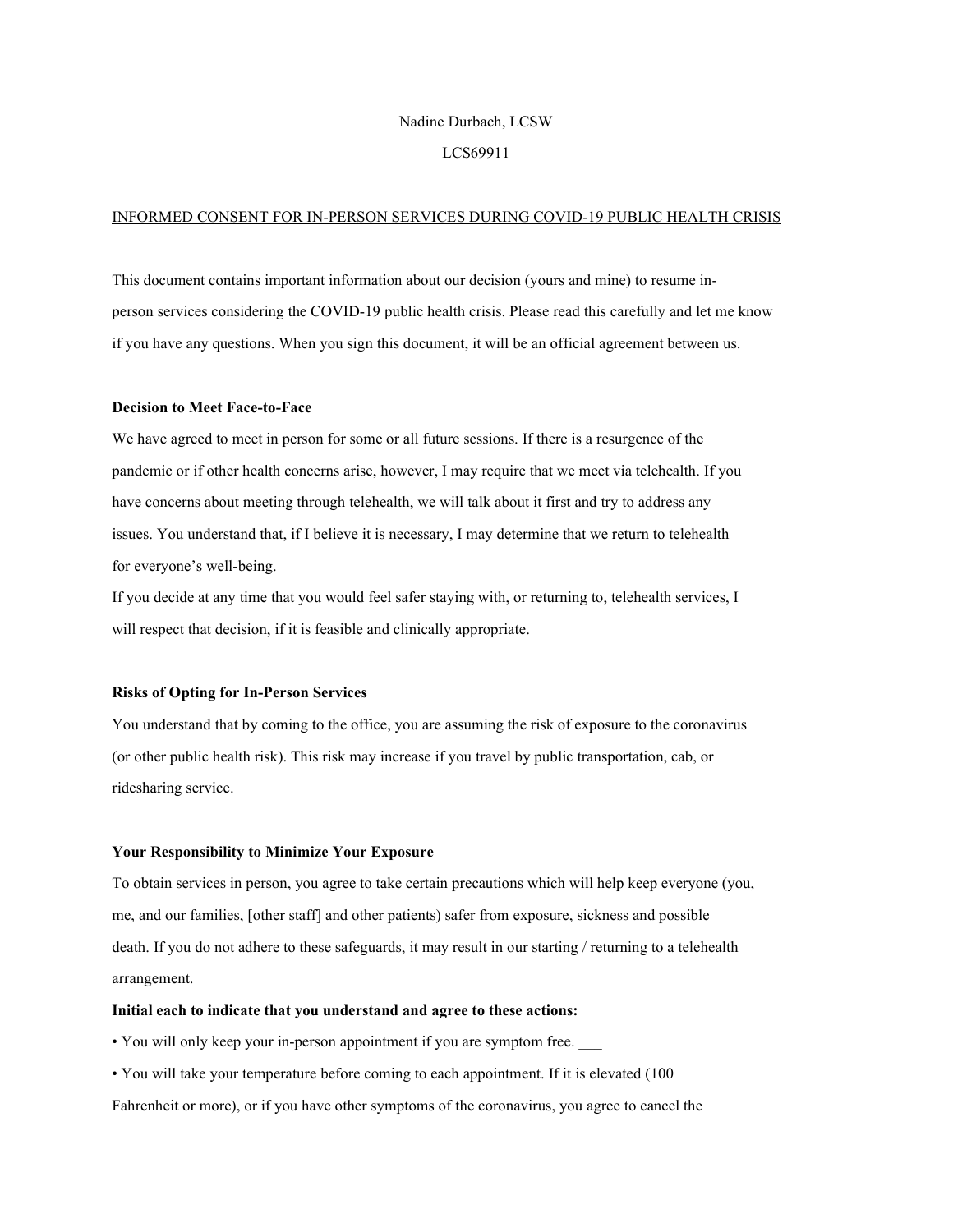appointment or proceed using telehealth. If you wish to cancel for this reason, I won't charge you our normal cancellation fee. \_\_

• You will wait in your car or outside [or in a designated safer waiting area] until no earlier than 5 minutes before our appointment time. \_\_\_

• You will wash your hands or use alcohol-based hand sanitizer when you enter the building. \_\_\_

• You will adhere to the safe distancing precautions we have set up in the waiting room and therapy room. For example, you won't move chairs or sit where we have signs asking you not to sit.

• You will wear a mask in all areas of the office (I [and staff] will too).

• You will keep a distance of 6 feet and there will be no physical contact (e.g. no shaking hands) with me [or staff].

• You will try not to touch your face or eyes with your hands. If you do, you will immediately wash or sanitize your hands.

• You will take steps between appointments to minimize your exposure to COVID. \_\_\_

• If you have a job that exposes you to other people who are infected, you will immediately let me know.

• If your commute or other responsibilities or activities put you in close contact with others (beyond your family), you will let me know. \_\_\_

• If a resident of your home tests positive for the infection, you will immediately let me know and we will then [begin] resume treatment via telehealth.

I may change the above precautions if additional local, state or federal orders or guidelines are published. If that happens, we will talk about any necessary changes.

#### My Commitment to Minimize Exposure

My practice has taken steps to reduce the risk of spreading the coronavirus within the office.. Please let me know if you have questions.

## If You or I Are Sick

You understand that I am committed to keeping you, me, [my staff] and all of our families safe from the spread of this virus. If you show up for an appointment and I believe that you have a fever or other symptoms, or believe you have been exposed, I will have to require you to leave